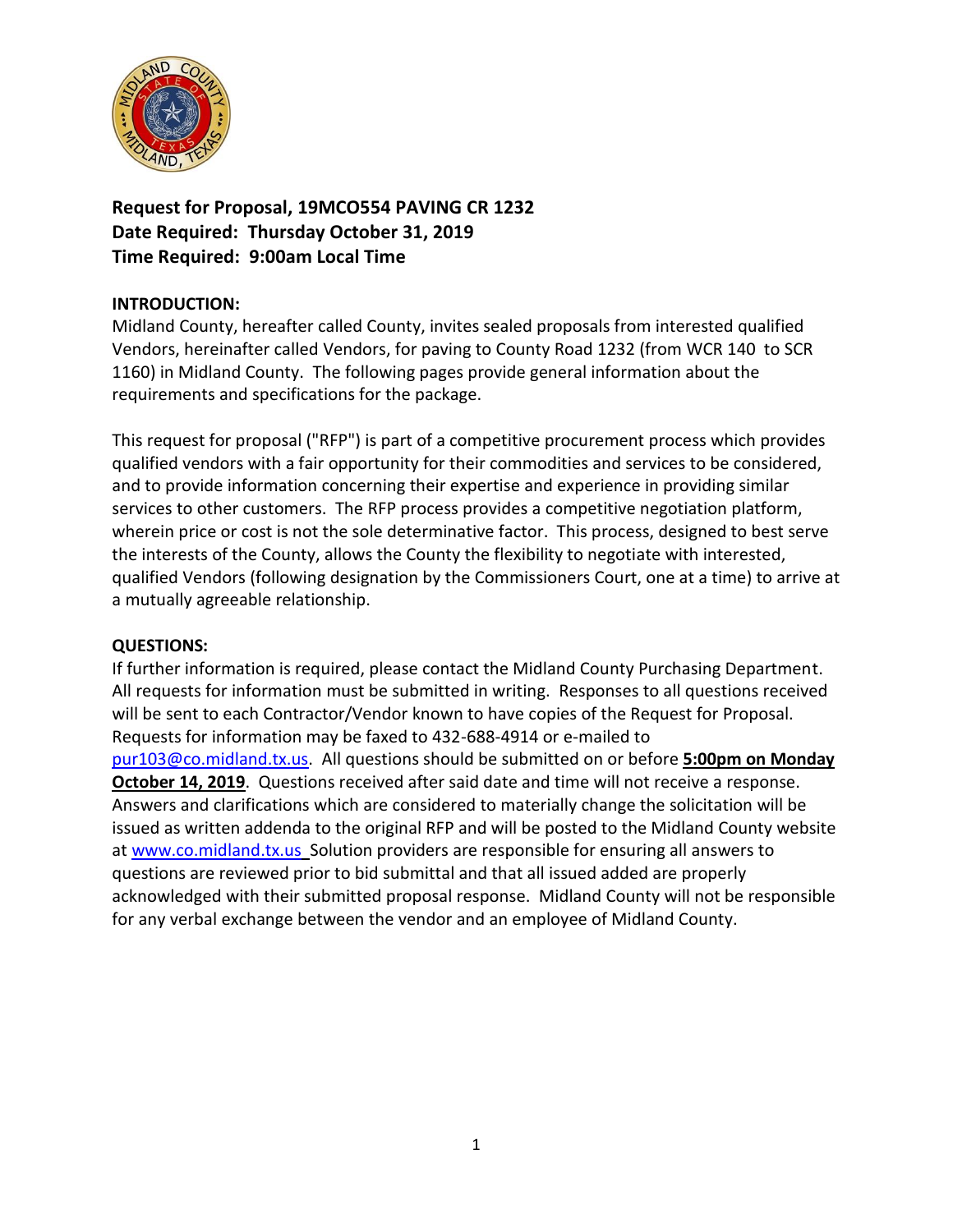# **COPIES AND RECEIPT:**

Please submit one (1) original, three (3) copies, and an electronic copy on USB drive of the proposal. **An executed copy of the Proposal Affidavit SIGNED AND NOTARIZED (Page 8) must be included in each submission.** Please note that if no Proposal Affidavit is included, the response will be rejected. Midland County is exempt from all state and federal taxes. Tax exempt certificates are available upon request.

All responses should be submitted in a sealed envelope, marked on the outside**,** 

# **19MCO554 PAVING CR 1232**

**\_\_\_\_\_\_\_\_\_\_\_\_\_\_\_\_\_\_\_\_\_\_\_\_ Company Name**

Responses must be received by **9:00am Local Time on Thursday October 31, 2019.** Late proposals will be rejected and returned without being opened. The clock in the Purchasing Agent's office is the official time piece for this submission. If interested, Contractors may use mail or express systems to deliver their proposal to the Purchasing Department; they should insure that they are tendered to the carrier in plenty of time to reach the Purchasing Department by the time and date required. Facsimile transmitted proposals shall not be accepted.

**SUBMISSION LOCATION:** All bids which are mailed, shipped, delivered, etc. should be addressed as follows:

> **Midland County Purchasing Department** Midland County Courthouse Attention: Kristy Engeldahl, Purchasing Agent 500 N. Loraine Street, Suite 1101 Midland, Texas 79701

# **DOCUMENTATION SUBMISSION:**

The respondent must submit all required documentation. Failure to provide requested information may result in rejection of the proposal.

# **ALTERATION OF PROPOSAL:**

A proposal may be altered, modified or amended by a Vendor at any time, prior to the time and date set forth above as the submission deadline. Alterations, modifications or amendments to a proposal must be made in the offices of the Purchasing Department. Any interlineations, alteration or erasure made on a proposal before the submission deadline must be initialed by the signer of the proposal, guaranteeing authenticity. A proposal may not be altered, modified or amended after the submission deadline.

# **WITHDRAWAL:**

A proposal may not be withdrawn or canceled by the respondent for a period of sixty (60) days following the date designated for the receipt of proposals, and respondent so agrees upon submittal of their proposal.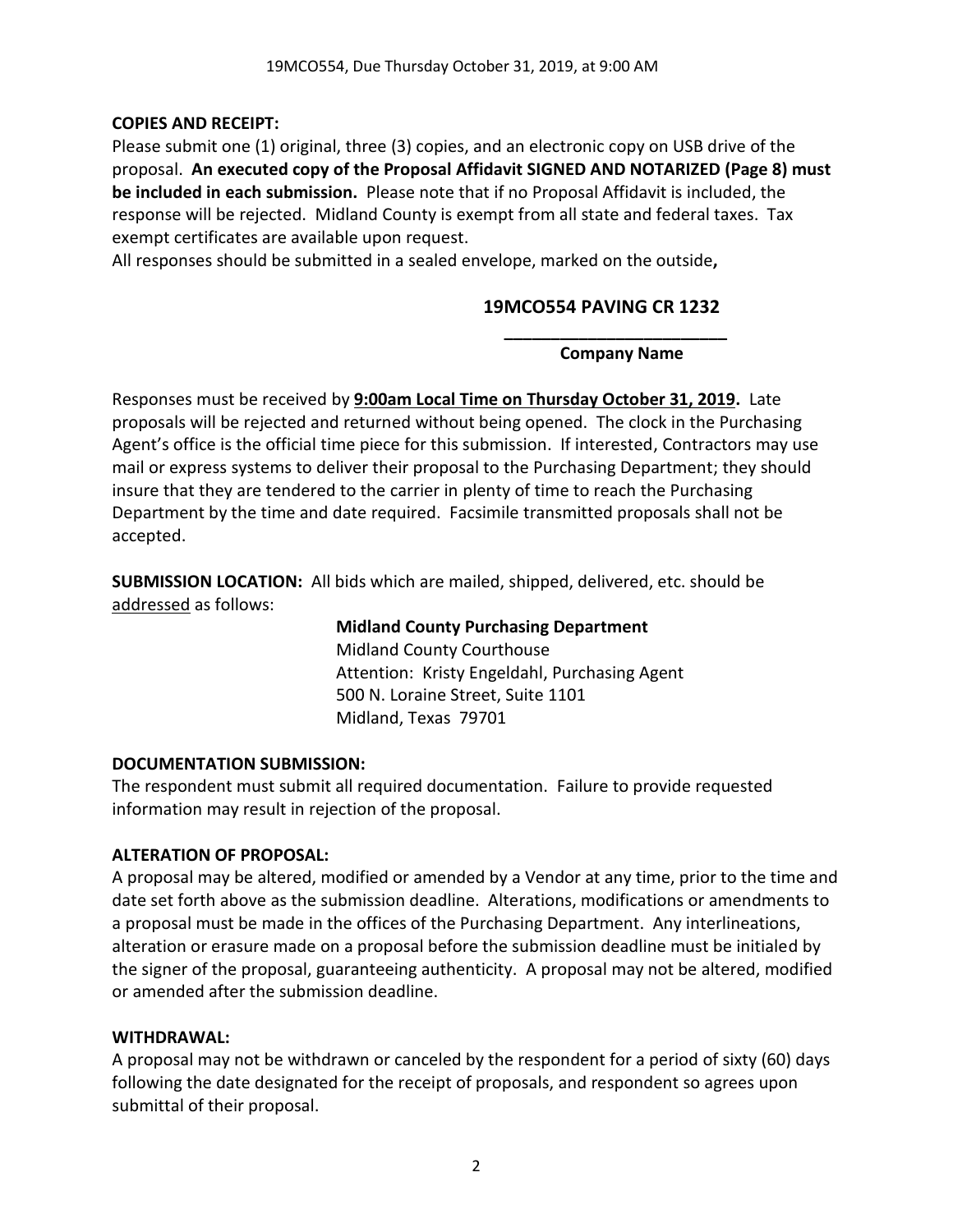# **CONFLICT OF INTEREST:**

No public official shall have interest in this contract, in accordance with Vernon's Texas Codes annotated Local Government Code Title 5, Subtitle C, Chapter 171. Vendor is required to sign affidavit form included in Proposal documents.

# **SILENCE OF SPECIFICATIONS:**

The apparent silence of these specifications as to any detail of the apparent omission from it of a detailed description concerning any point, shall be regarded as meaning that only the best commercial practices are to prevail. All interpretations of these specifications shall be made on the basis of this statement.

# **CONFIDENTIALITY:**

Contents of the proposals will remain confidential until the contract is awarded. At that time the contents will be made public under the Texas Public Information Act; except for any portion of a proposal which has been clearly marked as a trade secret or proprietary data (the entire proposal may not be so marked). Proposals will be opened, and the name of the firm submitting the proposal read aloud, acknowledged, at **9:05am on Thursday October 31, 2019**,in the Purchasing Department Conference Room located in the Midland County Courthouse, Suite 1101. All respondents or other interested parties are invited to attend the opening.

Vendors are hereby notified that the Owner strictly adheres to all statutes, court decisions, and opinions of the Texas Attorney General with respect to disclosure of public information.

# **ADDITIONAL INFORMATION AND DEMONSTRATION, NEGOTIATIONS:**

Prior to award, selected Vendors may be asked to provide further information concerning their proposal, up to and including presentations/demonstrations. The Midland County Commissioners Court reserves the right to reject any and all proposals or waive formalities as deemed in the best interests of Midland County. The County may also enter into discussions and revisions of proposals after submission and before award for the purpose of obtaining the best and final offer, and to accept the proposal deemed most advantageous to Midland County.

This request for proposal (RFP) is part of a competitive procurement process which is designed to best serve the interests of the County in obtaining complicated commodities and/or services. It also provides interested Contractors with a fair opportunity for their goods and services to be considered. The RFP process is designed to be a competitive negotiation platform, where price is not required to be the sole determinative factor. Also, the County has the flexibility to negotiate with interested vendors (one at a time) to arrive at a mutually agreeable relationship. Negotiations will be arranged with vendors in a hierarchal order, starting with the vendor selected as the primary. If a contract cannot be negotiated, negotiations will, formally and in writing, end with that Vendor and proceed to move to the second vendor, and so forth until a contract is negotiated.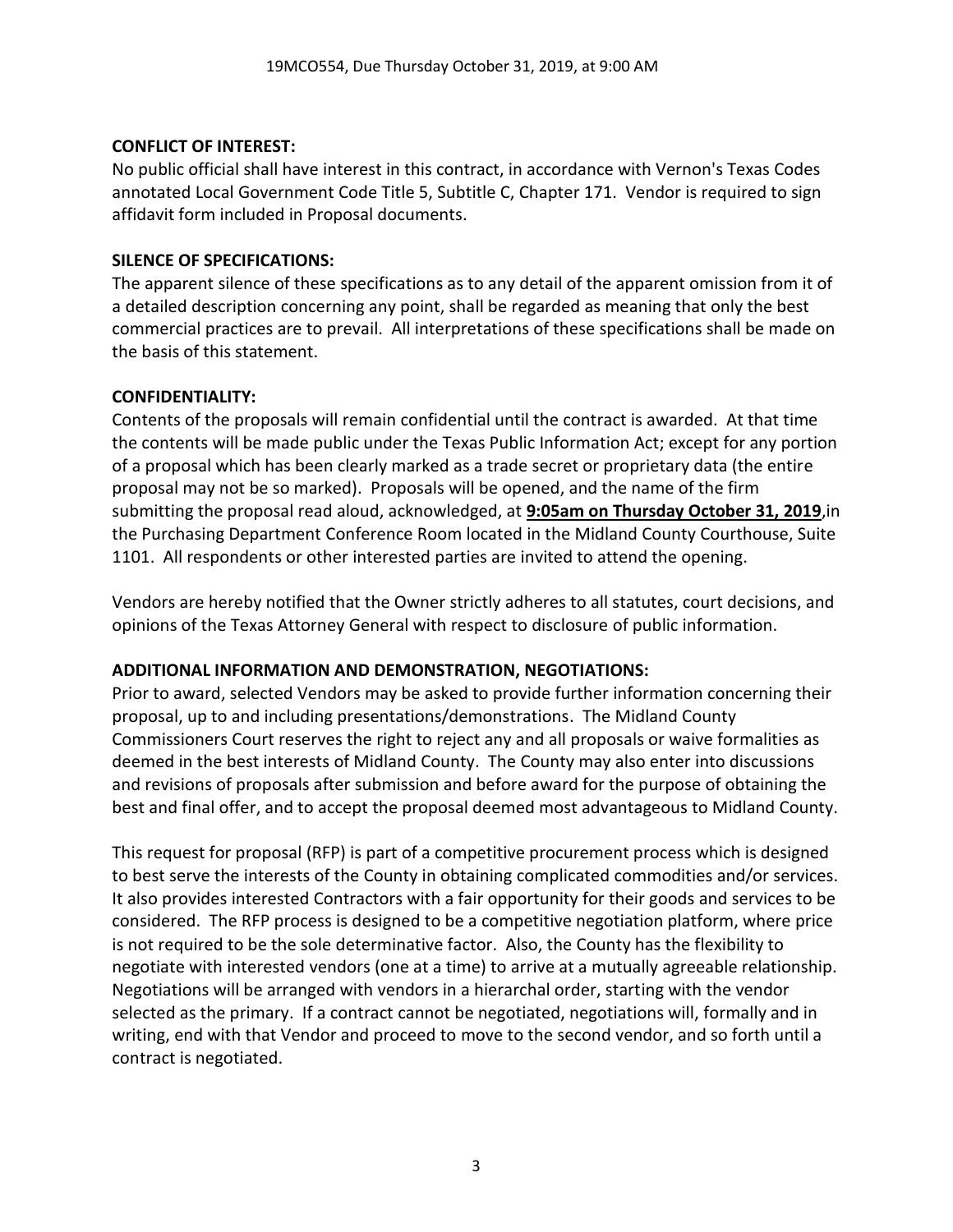# **RIGHTS OF THE CONTRACTING AUTHORITY:**

Midland County reserves the right to withdraw this RFP at any time and for any reason. Midland County also has the right to terminate its selection process at any time and to reject all responses, or all proposals. Receipt of the proposal materials by Midland County or submission of a proposal to Midland County confers no rights upon the vendor nor obligates Midland County in any manner.

All costs associated with the preparation or submittal of proposals shall be borne by the vendor, and no cost shall be sustained by Midland County.

### **ORAL COMMITMENT:**

Vendors should clearly understand that any verbal representations made or assumed to be made during any discussions held between representatives of an vendor and any Midland County personnel or official are not binding on Midland County.

### **WAIVER OF CLAIMS:**

Submission of a proposal indicates Vendor's acceptance of the evaluation technique and Vendor's recognition that some subjective judgments must be made by the County during the determination of qualification.

#### **SELECTION CRITERIA:**

Price is a primary consideration, however, it is not the only consideration to be used in the selection. The product and/or service to be provided is also of major importance. Midland County will require that the successful vendor provide a representative for all County related business, service, billing, installation, activation and termination of said service.

### **ORDINANCES AND PERMITS:**

The Contractor/Vendor agrees, during the performance of the work, to comply with all applicable Federal, State, or local code and ordinances.

### **INVOICES:**

Invoices are to be mailed to P.O. Box 421, Midland, Texas 79702 and should cite the applicable Purchase Order Number. Any and all notices or other communications required or permitted by any contract awarded as a result of this RFP shall be served on or given to Midland County, in writing, by personal delivery to the Purchasing Agent of Midland County, Texas, or by deposit with the United States Mail, postage prepaid, registered or certified mail, return receipt requested, addressed to the Midland County Purchasing Agent 500 N. Loraine Suite 1101 Midland, TX 79701, or at such other address as may have been specified by written notice to Vendor.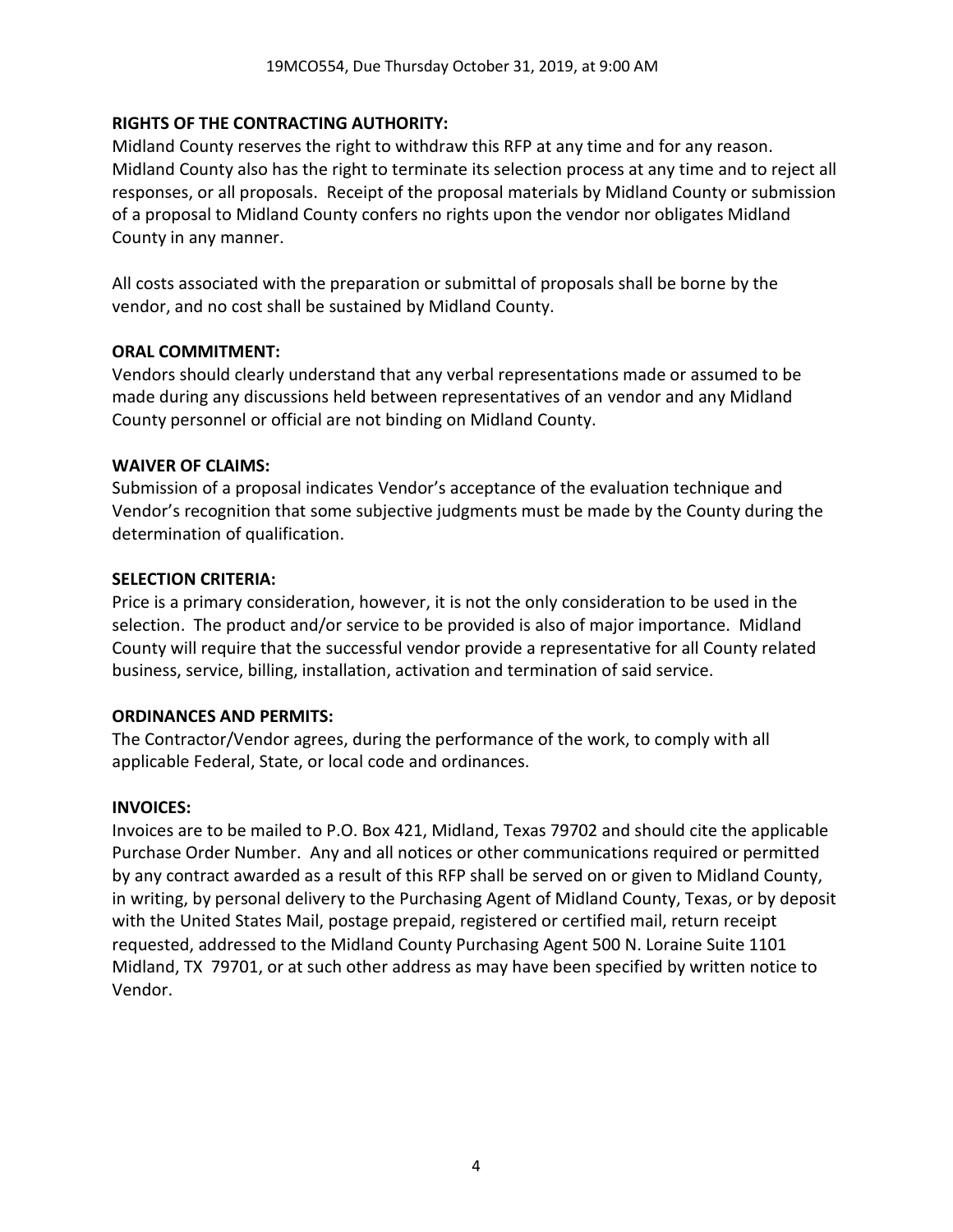### **INSURANCE:**

The awarded Vendor will maintain such insurance as will protect the Vendor and the County from claims under the Workers' Compensation Acts, and any amendments thereof, and from any other claims for damages from personal injury, including death, which may arise from operations under this agreement, whether such operations be by themselves or by any sub-Contractor, or anyone directly or indirectly employed by either of them. Current Certificate of such insurance shall be furnished to Midland County and shall show all applicable coverage(s). Any subcontractor must adhere to the same requirements listed above and below (with the exception of the pollution liability).

# **Other insurance requirements are:**

-General Liability (including completed operations) with a \$1,000,000 per occurrence limit and \$2,000,000 general aggregate.

-Commercial Automobile Liability with a limit of no less than \$1,000,000. The coverage will also extend liability to hired and non-owned autos.

-Workers' Compensation with limit of \$1,000,000 for Employers Liability.

-We also require a minimum umbrella (or follow form excess policy covering over general liability, auto liability and workers compensation) of no less than \$2,000,000.

-Pollution liability coverage to for nay cleanup cost and damage to third parties in an amount of no less than \$1,000,000 per occurrence.

Midland County will require the selected Vendor to name Midland County as an additional for both the general liability and auto liability. A waiver of subrogation in favor of the County is required for the workers compensation. If the additional insured status or waiver of subrogation is not blanket, please send a copy of the actual endorsements prior to commencement of any work.

Midland County will require the selected Vendor to name Midland County as an additional insured and provide a waiver of subrogation prior to making a contract. All insurance must be placed through an insurance carrier licensed to operate in Texas and have an AM Best Rating greater than A-VI.

### **INDEMNIFICATION:**

The Vendor shall defend, indemnify and save whole and harmless the County and all its officers, agents and employees from and against any and all demands, claims, suits, or causes of action of any character, name, kind or description brought for, or on account of, arising out of or in connection with the Vendor's performance or non-performance of any obligation of Vendor or any negligent act, misconduct or omission of the Vendor in the performance of its contractual obligations. The Vendor shall defend, indemnify, save, and hold harmless the County and its officers, agents, representatives and employees from and against any and all demands, claims, suits, or causes of action of any character, name, kind or description brought for, on account of, arising out of or in connection with Vendor's product or service.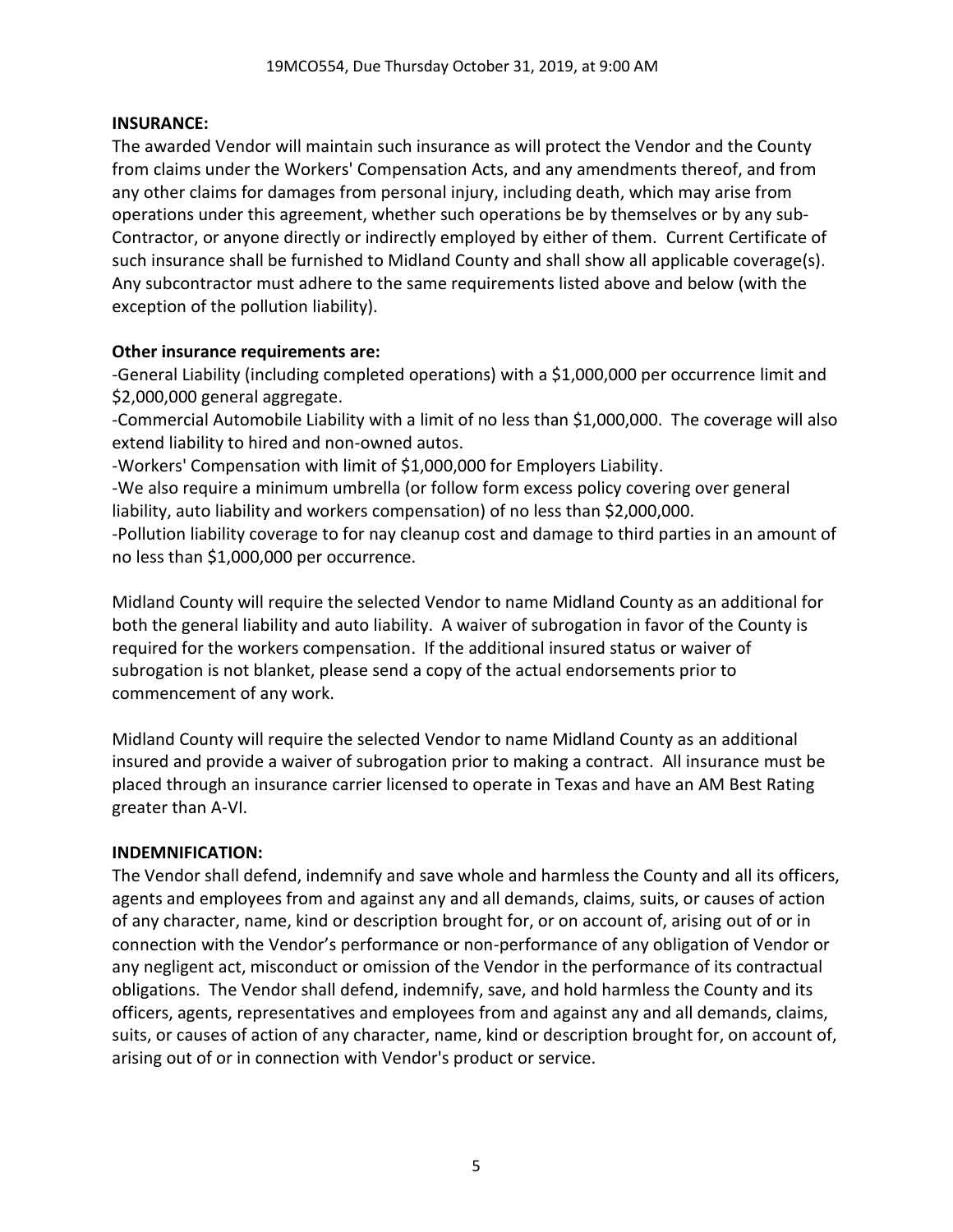# **STATUS OF INDEPENDENT CONTRACTOR:**

Vendor shall be considered an independent contractor, for all purposes. Vendor will not at any time, directly or indirectly, act as an agent, servant, representative or employee of the County. Vendor will not take any action which is intended to create any commitments, duties, liabilities or obligations on behalf of the County, without prior written consent of the County.

# **PARTIAL INVALIDITY:**

In the event any one or more of the provisions contained in this RFP or any contract resulting therefore, for any reason, be held to be invalid, illegal or unenforceable in any respect, such invalidity, illegality or unenforceability shall not affect any other provision of this RFP or any contract resulting therefore and this RFP or the contract resulting therefore shall be construed as if such invalid, illegal or unenforceable provision had never been contained herein.

### **CONTRACT TERMINATION:**

Non-performance of the Vendor/Contractor in terms of specifications or noncompliance with terms of this contract shall be basis for termination of the contract by the County. Termination in whole or in part, by the County may be made at its option and without prejudice to any other remedy to which it may be entitled at law or in equity, or elsewhere under this contract, by giving (60) sixty days written notice to the Contractor/Vendor with the understanding that all work being performed under this contract shall cease upon the date specified in such notice. The County shall not pay for work, equipment, services or supplies which are unsatisfactory. Contractor/Vendor may be given reasonable opportunity prior to termination to correct any deficiency. This, however, shall in no way be construed as negating the basis for termination for non-performance. The right to terminate the notice thereof is controlled by these proposal specifications and is not subject to being altered by contract.

### **LAW GOVERNING:**

The parties under contract shall be subject to all Federal laws and regulations, and all rules and regulations of the State of Texas. The laws of the State of Texas shall govern the interpretation and application of the contract; regardless of where any disagreement over its terms should arise or any case of action arise. Vendor agrees to follow all local, state and federal laws.

### **REMEDIES:**

The successful vendor and Midland County agree that both parties have all rights, duties, and remedies available as stated in the Uniform Commercial Code.

### **VENUE:**

It is hereby agreed that the contract will be made in Midland, Midland County, Texas, and any dispute arising as a result of it shall be governed by the laws of the State of Texas for the purpose of any law suit, and the parties agree that such lawsuit shall be brought in Midland County, Texas.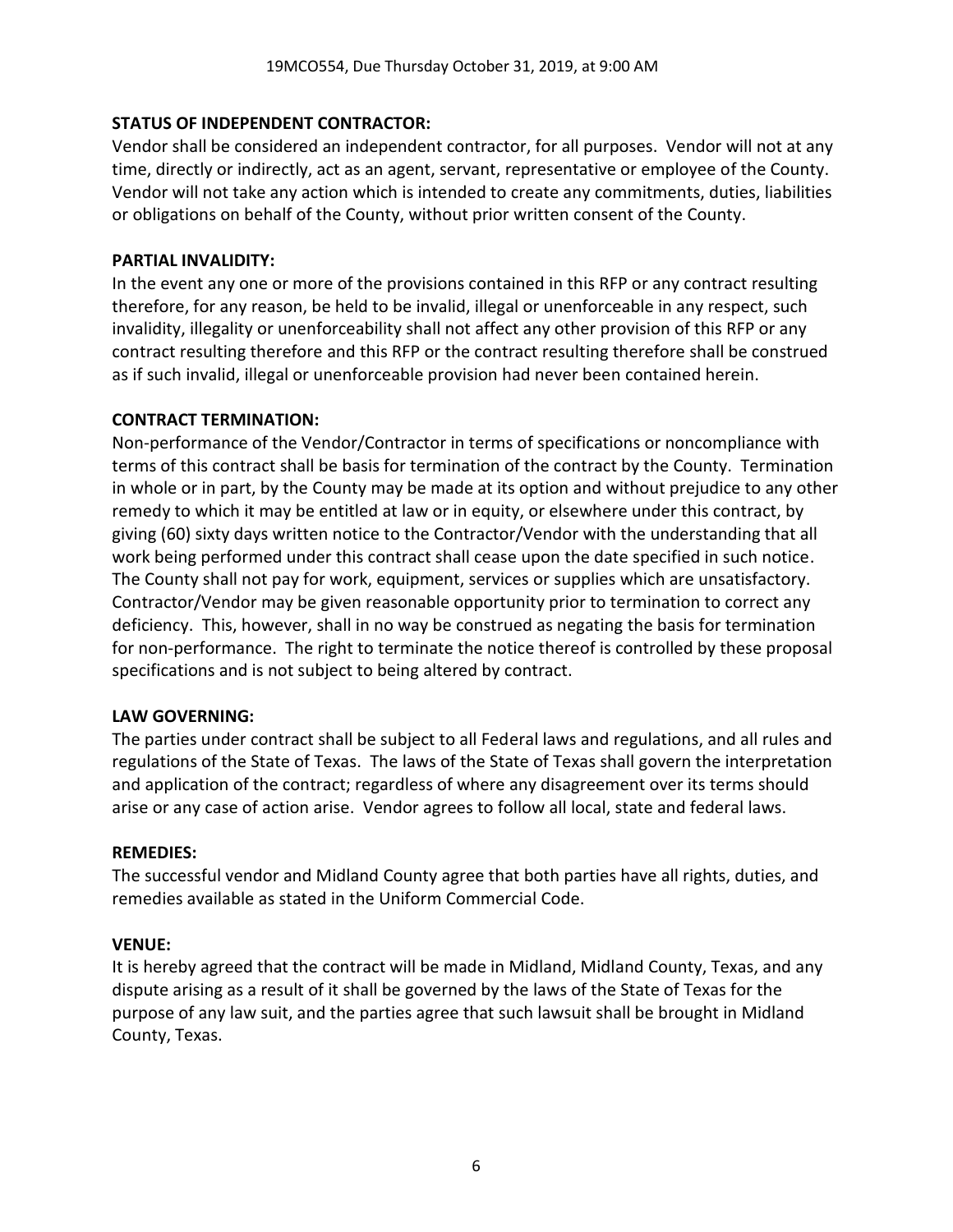# **FUNDING CONTINGENCY:**

Any contract awarded pursuant to this RFP shall be contingent on sufficient funding and authority being made available in each fiscal period by the appropriate officials of Midland County. If sufficient funding or authority is not made available, the contract shall become null and void.

# **ASSIGNMENT:**

The Contractor shall not sell, assign transfer or convey this contract in whole or in part, without the prior written consent of the County.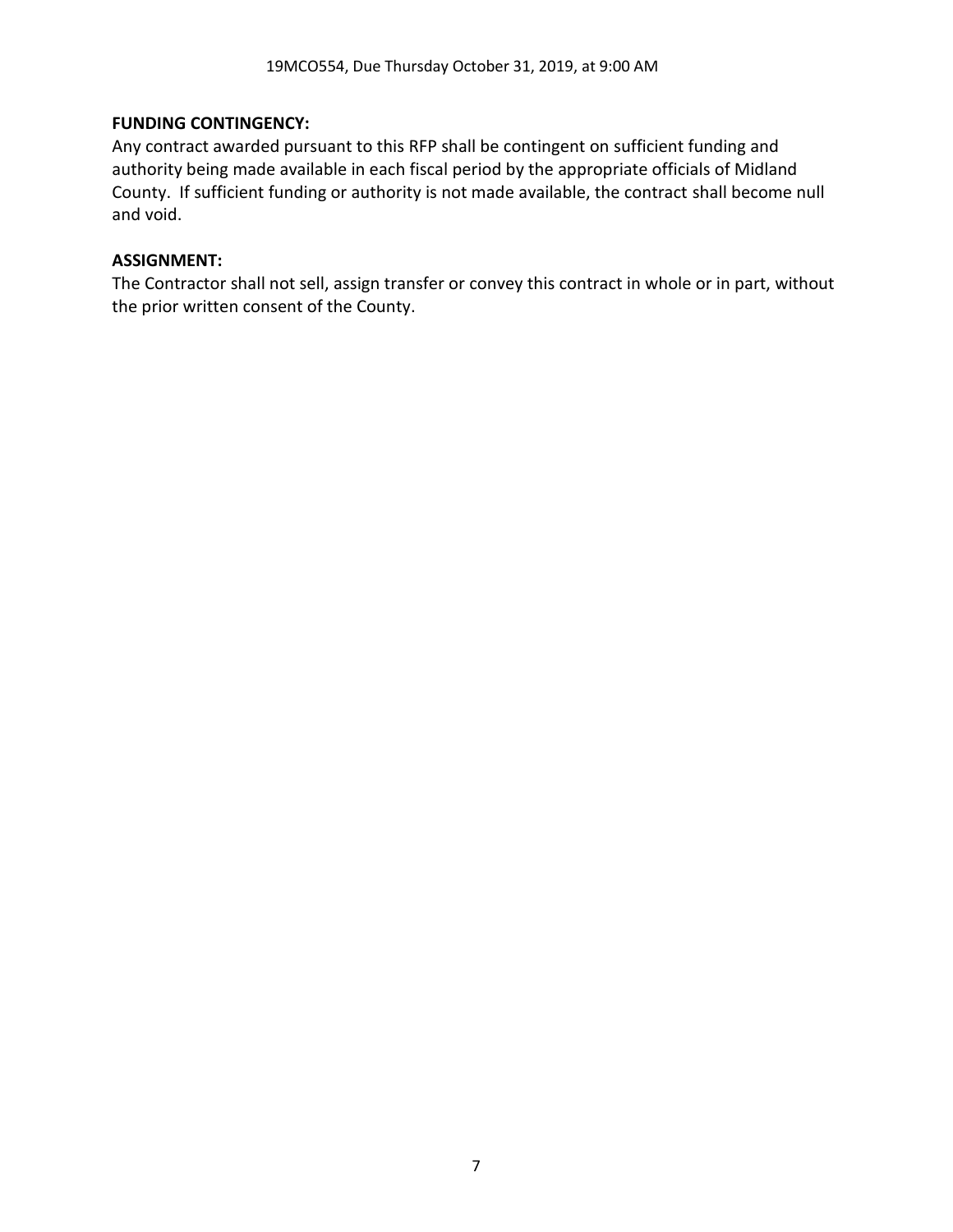# **REQUIRED FORM COMPANY AFFIDAVIT**

The affiant, The affiant, The affiant,  $\frac{1}{2}$  is tates with respect to this submission to County:

I (we) hereby certify that if the contract is awarded to our firm that no member or members of the governing body, elected official or officials, employee or employees of said County, or any person representing or purporting to represent the County, or any family member including spouse, parents, or children of said group, has received or has been promised, directly or indirectly, any financial benefit, by way of fee, commission, finder's fee or any other financial benefit on account of the act of awarding and/or executing a contract.

I hereby certify that I have full authority to bind the company and that I have personally reviewed the information contained in the RFP and this submission, and all attachments and appendices, and do hereby attest to the accuracy of all information contained in this submission, including all attachments and exhibits.

I acknowledge that any misrepresentation will result in immediate disqualification from any consideration in the submission process.

I further recognize that County reserves the right to make its award for any reason considered advantageous to the County. The company selected may be without respect to price or other factors.

| Type of business organization (corporation, LLC, partnership, proprietorship) |  |  |
|-------------------------------------------------------------------------------|--|--|

Notary Seal Below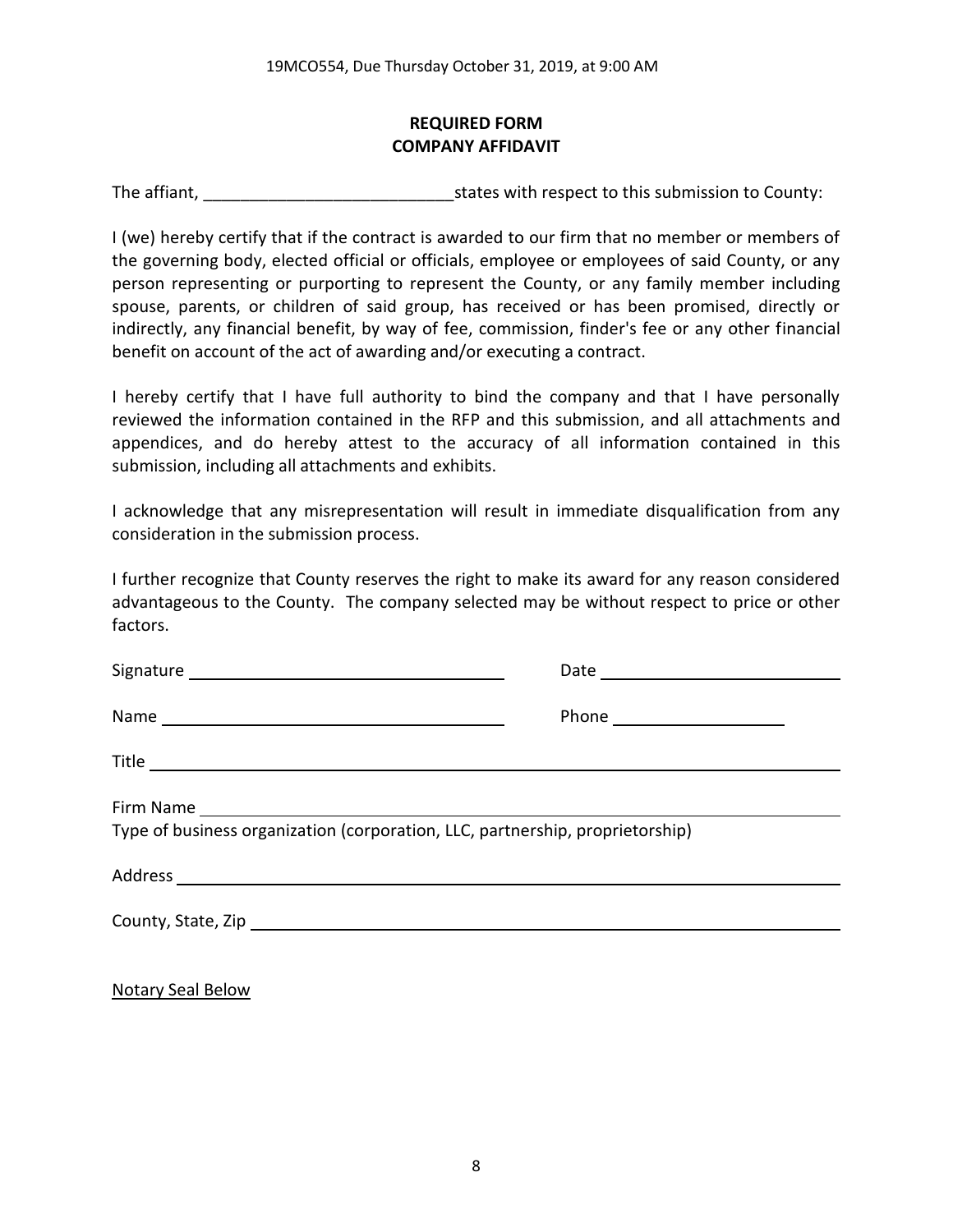### **SPECIFICATION**

### **PURPOSE:**

Midland County is in need of paving County Road 1232 from West County Road 140 to South County Road 1160.

# **SUBCONTRACTOR AND/OR SUPPLIER IDENTIFICATION:**

Should the Bidder subcontract any work, the Bidder shall indicate below the name of each subcontractor and/or supplier the bidder will use in the performance of the contract. The Bidder shall specify the work to be performed by the subcontractor or the materials to be provided by the supplier. Any changes in subcontractor and/or supplier listed below shall require prior approval by the Purchasing Office.

### **SPECIFICATIONS:**

• All work shall be performed according to TxDOT Standards and according to Dunaway & Associates geotechnical report, specifications, bid items, and drawings (SEE ATTACHMENT A and ATTACHMENT B).

# **ESTIMATED COMPLETION TIME:**

Please provide an estimate on number of days that the vendor will need to complete this job. If job is not complete by estimated number of days, Midland County may deduct a percentage from the contracted price each week until the project is complete. This percentage will be given in an addendum to this RFP.

### **REFERENCES:**

Please provide at least 2 references for commercial projects, preferably any local/state government clients that the vendor has provided a similar type of road work as requested in this RFP.